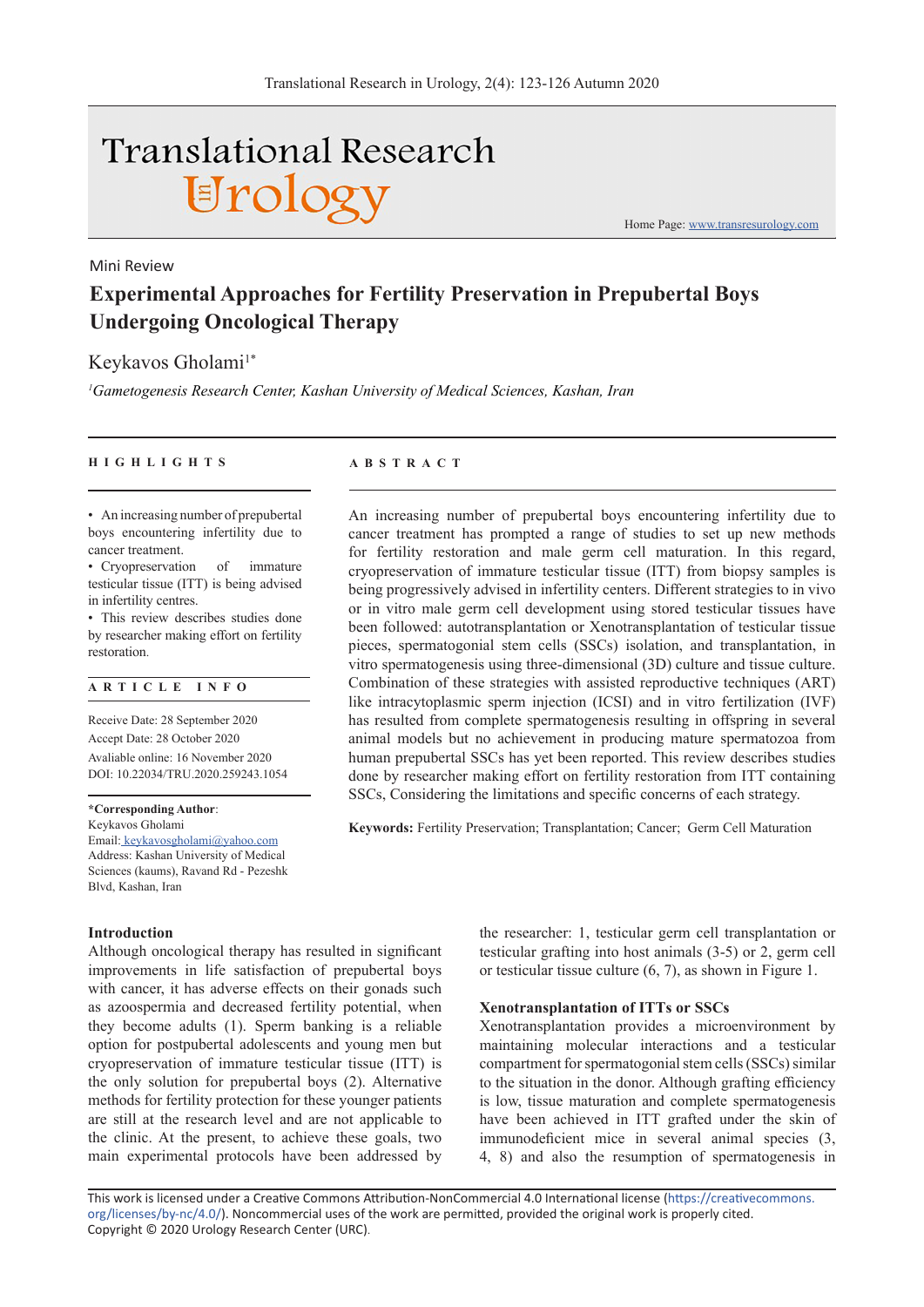slow-frozen ITT xenografts from rabbits (9), pigs (10), lambs (11) and primates (12) has been reported with lower efficiency than fresh tissue. Despite the advances in animal studios, the study in which spermatogenesis became complete using xenotransplantation of human ITT has not yet been published (13). xenotransplantation is a useful option to study the potential of ITT grafts but its disadvantages such as animal contamination, hypoxia of grafted tissues, the endocrine difference between donor and recipient should be addressed and improved in future studies (1). Transplantation of testicular cell suspension to the testes of infertile mice was the first study for the SSC transplantation approach instead of xenotransplantation of human ITT, yielding offspring (5). This method was used to other species, such as non-human primates (14) and it has led to spermatozoa generation or offspring. Excluding cancer cells from testicular cell suspensions and using specific culture conditions for the suitable proliferation of SSCs are several concerns that still need to be considered before clinical use (1).

#### **In vitro maturation of ITTs or SSCs**

For elimination of concerns related to autologous SSC transplantation or ITT grafting, cited above, in vitro spermatogenesis using a 3D cell culture system or tissue culture can be an alternative method (6). Fertile sperm obtained in vitro organotypic culture of fresh mice ITTs led to offspring (7). This study has opened a new window for understanding developmental requirements of in vitro maturation of sperm such as cellular interaction, special arrangement, and paracrine communication (6). Concerning the importance of cell–cell contacts, conventional cultures were replaced with 3D culture systems providing a spatial arrangement in which the testicular cells can have interaction and communication (15). In 3D culture, testicular cell suspensions are embedded in a collagen (15), alginate, or agar matrix (6, 16) to provide the microenvironment which regulates germ cell maturation and cellular interactions. Stukenborg et al., reported a study in which the entire spermatogenic process occurred in vitro after embedding mouse testicular cells in a soft agar culture system (6).

#### **Conclusions**

Taking everything into account, cryopreservation of ITT before oncological therapy has now been accepted for more than a decade by infertility centers worldwide, and today, ITT banks have put much pressure on researcher



Figure 1. Experimental protocols for fertility protection in prepubertal boys with cancer and their possible clinical applications (17). Isolation and invitro proliferation and transplantation of SSCs. In vitro spermatogenesis using 3D or conventional culture systems. III. Ex vivo testicular tissue culture. IV. Xenografting of cryopreserved tissue under the skin of immunodeficient mice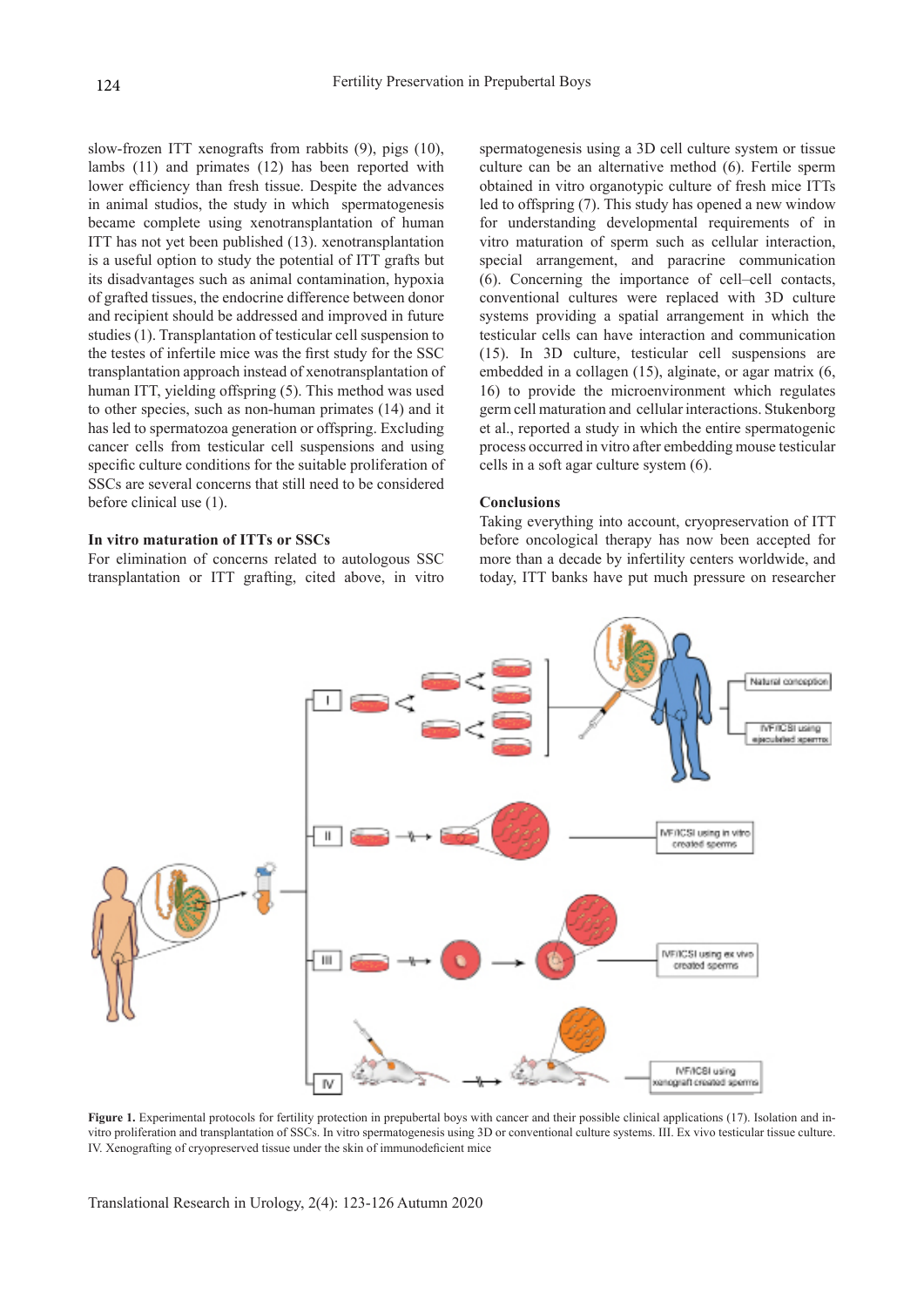and clinicians to respond to Patients' expectations hoping fertility restoration. All methods cited in this review for SSC maturation in vivo or in vitro led to complete spermatogenesis sperm or offspring in at least one animal model. With the knowledge of limitations like complex human spermatogenic process, the scarcity of human ITT, more efforts should be done for fertility protection in prepubertal boys with cancer.

#### **Acknowledgments**

Special thanks to the Kashan University of Medical Sciences**.**

#### **Conflict of interest**

The author declares that there are no conflicts of interest.

#### **Funding**

No Funding.

#### **Ethical statements** Not applicable

#### **Data availability**

Not applicable

#### **Abbreviations**

- ART Assisted reproductive techniques
- ICSI Intra cytoplasmic sperminjection
- ITT Immature testicular tissue
- IVF In vitro fertilization
- SSCs Spermatogonial stem cells
- 3D Three-dimensional,

#### **References**

- 1. Giudice MG, De Michele F, Poels J, Vermeulen M, Wyns CJScr. Update on fertility restoration from prepubertal spermatogonial stem cells: how far are we from clinical practice? 2017;21:171-7.
- 2. Wyns C, Curaba M, Vanabelle B, Van Langendonckt A, Donnez JJHru. Options for fertility preservation in prepubertal boys.  $2010;16(3):312-28.$
- 3. Honaramooz A, Snedaker A, Boiani M, Schöler H, Dobrinski I, Schlatt SJN. Sperm from neonatal mammalian testes grafted in mice. 2002;418(6899):778-81.
- 4. Nakai M, Kaneko H, Somfai T, Maedomari N, Ozawa M, Noguchi J, et al. Production of viable piglets for the first time using sperm derived from ectopic testicular xenografts. 2010;139(2):331.
- 5. Brinster RL, Zimmermann JWJPotNAoS. Spermatogenesis following male germ-cell transplantation. 1994;91(24):11298-302.
- 6. Stukenborg J-B, Schlatt S, Simoni M, Yeung C-H, Elhija MA, Luetjens CM, et al. New horizons for in vitro spermatogenesis? An update on novel three-dimensional culture systems as tools for meiotic and post-meiotic differentiation of testicular germ cells. 2009;15(9):521-9.
- 7. Sato T, Katagiri K, Gohbara A, Inoue K, Ogonuki N, Ogura A, et al. In vitro production of functional sperm in cultured neonatal mouse testes. 2011;471(7339):504.
- 8. Schlatt S, Kim SS, Gosden RJR-C-. Spermatogenesis and steroidogenesis in mouse, hamster and monkey testicular tissue after cryopreservation and heterotopic grafting to castrated hosts. 2002;124(3):339-46.
- 9. Shinohara T, Inoue K, Ogonuki N, Kanatsu-Shinohara M, Miki H, Nakata K, et al. Birth of offspring following transplantation of cryopreserved immature testicular pieces and in-vitro microinsemination. 2002;17(12):3039-45.
- 10. Honaramooz A, Snedaker A, Boiani M, Schöler H, Dobrinski I, Schlatt SJN. Sperm from neonatal mammalian testes grafted in mice. 2002;418(6899):778.
- 11. Pukazhenthi BS, Nagashima J, Travis AJ, Costa GM, Escobar EN, França LR, et al. Slow freezing, but not vitrification supports complete spermatogenesis in cryopreserved, neonatal sheep testicular xenografts. 2015;10(4):e0123957.
- 12. Jahnukainen K, Ehmcke J, Nurmio M, Schlatt SJCr. Autologous ectopic grafting of cryopreserved testicular tissue preserves the fertility of prepubescent monkeys that receive sterilizing cytotoxic therapy. 2012;72(20):5174-8.
- 13. Wyns C, Van Langendonckt A, Wese F-X, Donnez J, Curaba MJHr. Long-term spermatogonial survival in cryopreserved and xenografted immature human testicular tissue. 2008;23(11):2402- 14.
- 14. Honaramooz A, Behboodi E, Megee SO, Overton SA, Galantino-Homer H, Echelard Y, et al. Fertility and germline transmission of donor haplotype following germ cell transplantation in immunocompetent goats. 2003;69(4):1260-4.
- Lee J-H, Gye MC, Choi KW, Hong JY, Lee YB, Park D-W, et al. In vitro differentiation of germ cells from nonobstructive azoospermic patients using three-dimensional culture in a collagen gel matrix. 2007;87(4):824-33.
- 16. Gholami K, Pourmand G, Koruji M, Sadighigilani M, Navid S, Izadyar F, et al. Efficiency of colony formation and differentiation of human spermatogenic cells in two different culture systems. 2018;18(4):397-403.
- 17. Zarandi NP, Galdon G, Kogan S, Atala A, Sadri-Ardekani HJSc, advances c, et al. Cryostorage of immature and mature human testis tissue to preserve spermatogonial stem cells (SSCs): A systematic review of current experiences toward clinical applications. 2018;11:23.